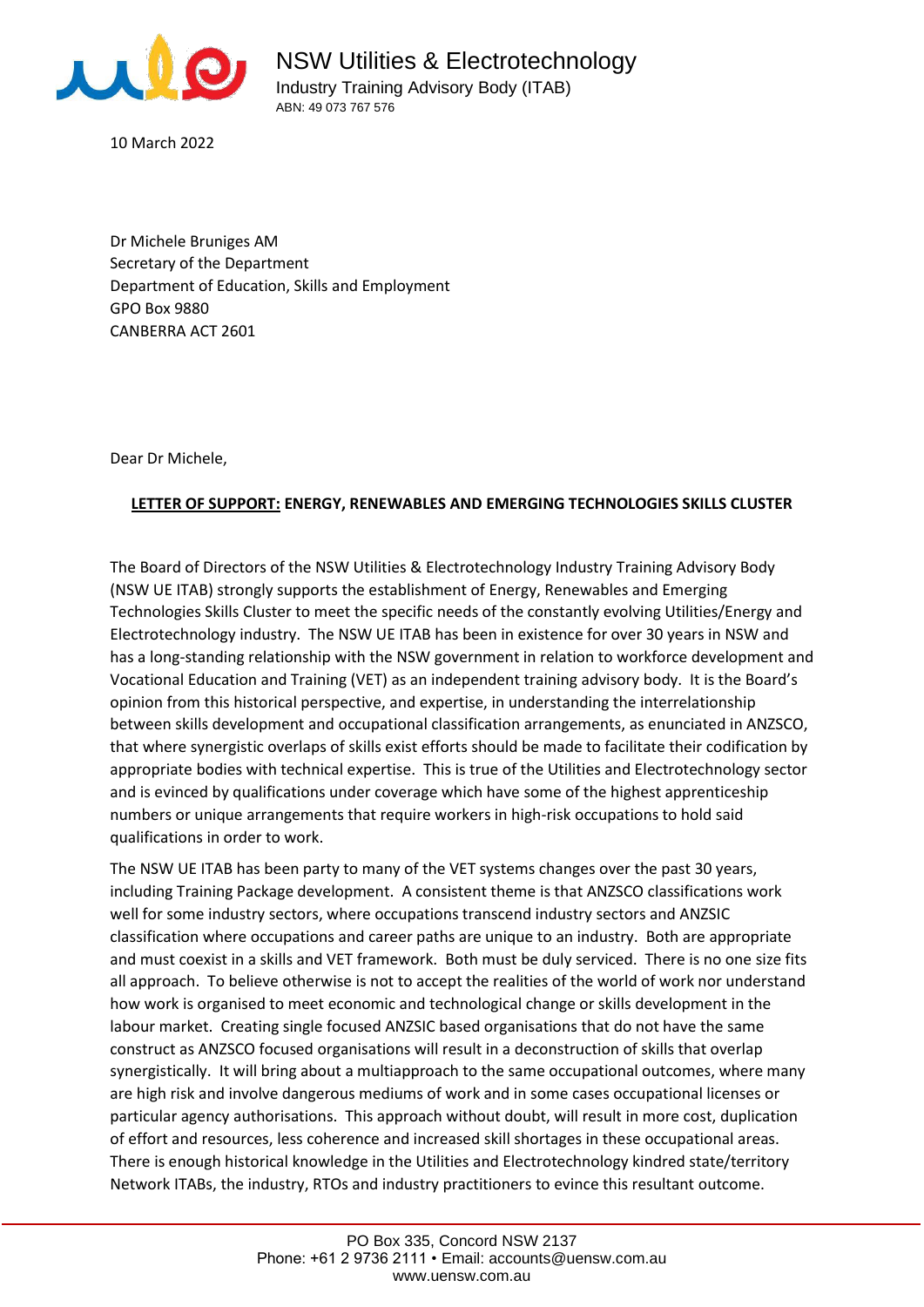The NSW UE ITAB Board supports the notion that to be successful moving forward, it is vital that we have a highly skilled, adaptable and productive workforce who own consistent and portable skills, which are recognised through national qualifications and training products.

Member stakeholders of the NSW UE ITAB cover the skills and qualifications developed under the coverage of the Electrotechnology (UEE), Transmission, Distribution and Rail (UET), Generation (UEP) and Gas (UEG) Training Packages, recognising that they have significant overlap with each other. Often this commonality is reflected in our stakeholders' workforce where it underpins flexible career pathways.

The Board believes it is essential that these interrelated Training Packages remain together in the new VET model, as they have done since the inauguration of Training Packages in 1998. They have served the respective employers, employees and regulators well, for skill and employment purposes, notwithstanding any comments to the contrary, the evidence of qualifications completed is there.

The NSW UE ITAB recognises that technology advancements and work organisation in terms of disaggregation of organisational structures and employee arrangements within the Utilities and Electrotechnology industry have and continue to move at a rapid pace and invariably because of the high degree of qualification and skill sets use to be employed in the industry, impact on qualifications and skill set design. Historical large publicly owned utilities network organisations have been changing ownership and structures and in turn have created workforce challenges. This has seen modified employment practices including increased use of contracted services. Technological innovations and carbon emission government policy enhancements too, have seen growth in an array of renewable energy systems and regulations, the introduction of new technologies that encompass high-end automation, digitization in terms of programable equipment all interconnected to the internet of things. The industry has and continues to undergo significant changes.

All of the above, coupled with the fact that many workers that work in many of the energy industry sub-sectors inherently involve working with dangerous medium. This requires, in addition to the above, a deep understand of the ever changing and evolving regulatory framework these sectors work in. There is a compelling need to ensure that those who are given the keys to help the industry facilitate, build and codify its skills pool, must at the very least be close and have strong knowledge of and ties with the industry. They must be technically competent, highly focused and understand the culture of the industry and be the heart of any organisation that purports to become an Industry Skills Cluster. Creating this context provides a best fit-for-purpose environment to facilitate information gathering on workforce, work organisation and skills issues. In turn greater outcomes.

The initial nine clusters proposed do not reflect or present a sound basis from which occupations that transcend industry sectors can be appropriately identified, facilitated and serviced. The proposed cluster arrangements represent a significant risk to our industry sectors as the skills and qualifications our industry stakeholders rely for employment or employing qualified personnel would be dissected across four clusters. This will result from our long-term experience in fragmentation and potentially lead to industrial disharmony, licencing complications, conflict, parallel skills paths and most likely a host of same qualifications for same occupational outcomes, skewed to an industry context all with different units of competency, different training and different assessments. Such an arrangement poses an unacceptable risk to our stakeholders' staff, business, work organisation strategies and the community, particularly if it resulted in inconsistent paths to electrical licenses, or a myriad of unwanted qualifications proffering employment in the electricity or gas networks.